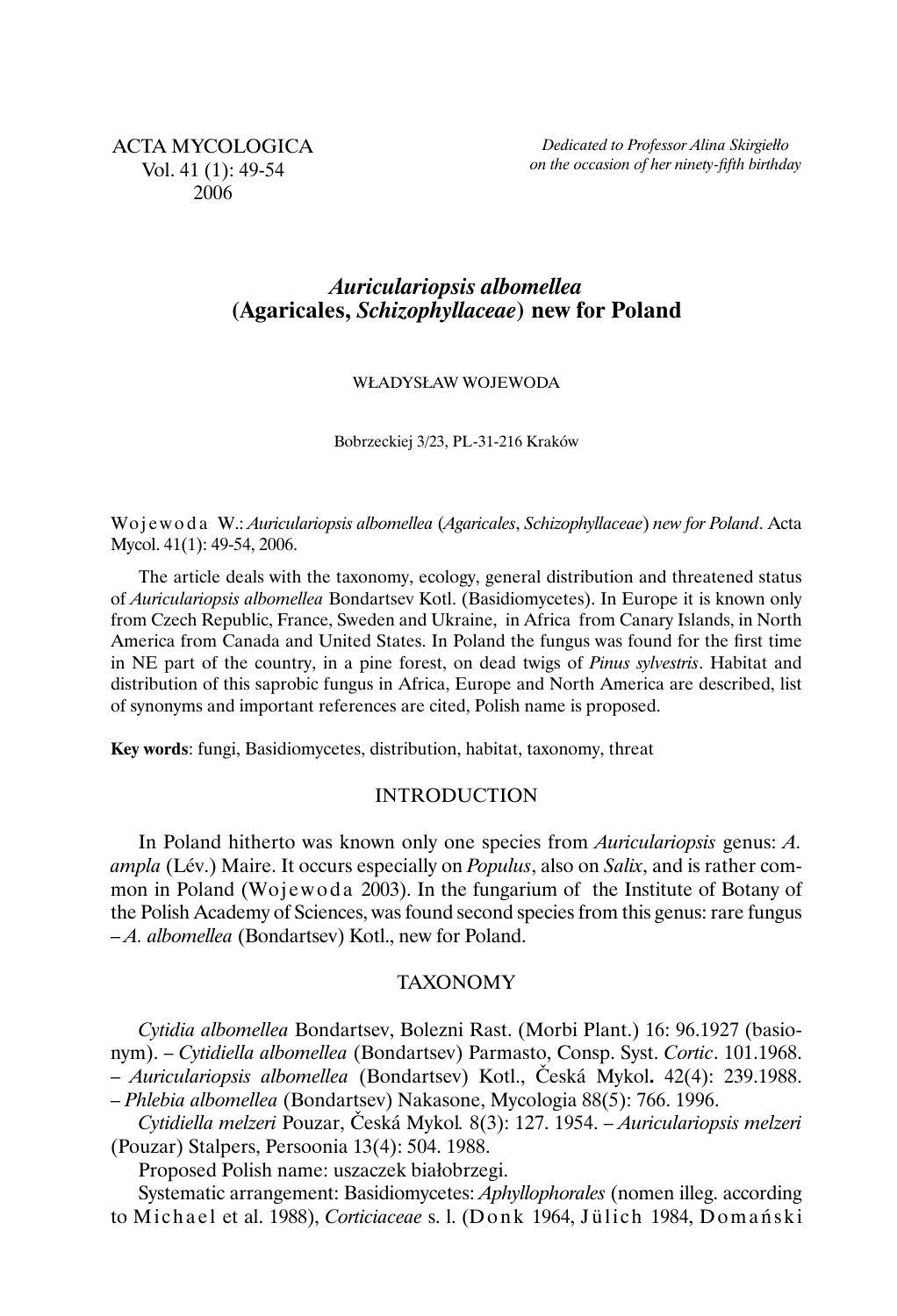50 W. Wojewoda

1988, Ro d r í g u e z -A r m a s et al. 1992), Lindtneriales, *Auriculariopsidaceae* (J ül ic h 1981), Poriales, *Meruliaceae* (Michael et al. 1988), Stereales, *Meruliaceae* (Hawskworth et al. 1995), Schizophyllales, Schizophyllaceae (Knudsen 1995, Vesterholt 1997), Agaricales, *Schizophyllaceae* (Kirk et al. 2001: 466, Akulov et al. 2003), Corticiomycetes, *Corticiaceae*, *Phlebioideae*, *Merulieae* (Parmasto 1968, 1986).

Sometimes it was confused with *Auriculariops ampla*, *Byssomerulius incarnatus*, and *Stereum gausapatum* (see N akasone 1996).

### DESCRITPIONS AND ILLUSTRATIONS

Domański (1988: 230, as *Cytidiella melzeri*); Eriksson, Ryvarden (1975: 339, Figs 135-136, as *Cytidiella melzeri*), J ül ic h (1984: 158, as *Cytidiella melzeri*), N a kasone (1996: 767, Figs 5, 9d-f, as *Phlebia albomellea*), Po u z a r (1954: 126-127, Figs without numbers, as *Cytidiella melzeri*), Vesterholt (1997: 156, as *Cytidiella albomellea*). For cultural descriptions see N a k a s o n e (1990).

#### HABITAT AND GENERAL DISTRIBUTION

*Aurculariopsis albomellea* occurs in forests and at skirts of peatbogs. Basidiomata of this saprobic fungus occur on dead fallen trunks, and on attached or fallen corticate branches of coniferous and deciduous trees: *Abies*, *Alnus*, *Corylus*, *Pinus* and *Quercus*, April–December. According to Ginns and Lefebvre (1993) the fungus may be associated with a brown rot, according to Nakasone (1996) it is associated with a white rot. For the first time it was found in Sweden in 1905 (Stalpers 1988). It is known hitherto from Northern Circumpolar: Africa, Europe and North America. Africa: Spain, Canary Islands: Tenerife, in association with *Arbutus canariensis*, *Picconia excelsa*, and *Visnea mocanera*, on dead wood, not identified (Rodríguez-Armas et al. 1992). Europe: Czech Republic, Bohemia, 5 localities: in forest with *Pinus* and at a skirt of a peat-bog with *Ledum palustre*, *Sphagnum* sp., *Vaccinium myrtillus* and *V. uliginosum*, on dead trunks and attached branches of *Pinus uncinata*, on bark and wood of *Pinus sylvestris*, and on dead, not fallen branches of *Quercus* sp. (Pouzar 1954, Pilát 1969, Nakasone 1996). France: on *Corylus avellana* (Boidin, Gilles 1990); Slovakia: on branch of *Pinus nigra* (Po u z a r 1954); Sweden: 2 localities, on *Pinus sylvestris*, and on dead, dry branches of *Quercus robur* (Eriksson, Ryvarden 1975; Stalpers 1988; N akasone 1996); Ukraine: in forest, on dead branches of *Pinus sylvestris* (Bondartsev 1927; Kotlaba 1988; Nakasone 1996; Akulov et al. 2003). North America: Canada, Yukon Territory, on bark of fallen *Alnus crispa*; United States: Arizona, Maine, Mississippi, New Mexico, Wisconsin, on fallen or attached dead corticate branches of *Abies concolor*, *Pinus palustris*, *P. ponderosa*, *P. resinosa* and *P. strobus* (N a kasone 1996).

According to N akasone (1996, after Hallenberg 1981), *Auriculariopsis ampla* is known also from Iran in Asia, but by Hallenberg (l.c.) this species is not mentioned.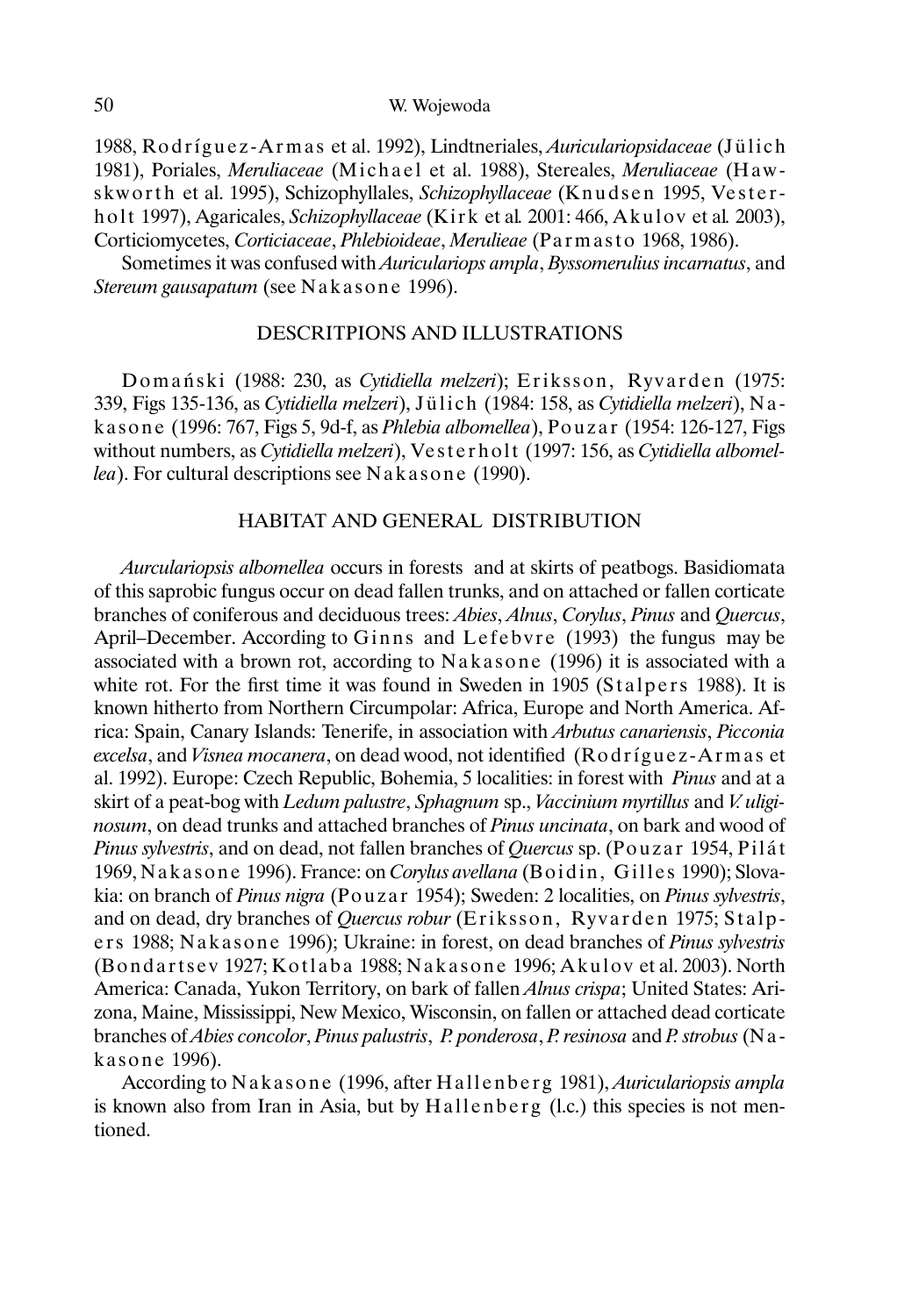## DISTRIBUTION AND HABITAT IN POLAND

North-Eastern Poland: the Niziny Mazowiecko-Podlaskie Lowlands, the Nizina Północnomazowiecka Lowland, the Równina Kurpiowska Plain, the Puszcza Kurpiowska = Puszcza Zielona Forest, the Puszcza Myszyniecka Forest *-* Northern part of the Puszcza Kurpiowska Forest (Kondracki 2001), the Mingos reserve (Kowalska 1993); on some maps and in books as 'Mingus' or 'Mirzgos', 3.5 km NW of Kuzie village, 27 km NE of Ostrołęka, in pine forest with *Vaccinium vitis-idaea*, on pure sandy soil (*Peucedano-Pinetum* sensu Matuszkiewicz 2001), on fallen dead corticate twigs of *Pinus sylvestris*, 23 October 1976, *leg.* W. Wojewoda (Fig. 1).



Fig. 1. Locality of *Auriculariopsis albomellea* in Poland.

### SPECIMENS EXAMINED

KRAM F33108: Basidiomata 0.2-2.1 x 0.2-1.1 cm in diameter, resupinate, at first regularly circular, orbicular to disc-shaped with loosening or incurved white wool margin, then sometimes confluent and some irregular, ceraceous when fresh, membranous when dry. Outer surface white, tomentose. Hymenophore smooth or some tuberculate, pale brown to brownish orange. Hyphal system monomitic. Hyphae 2.0- 4.8  $\mu$ m in diameter, hyaline, with thin or thick (up to 1.5  $\mu$ m) walls. Clamps at all septa of hyphae. Cystidia none. Basidia  $28-42 \times 4.5-7.0 \mu m$ , narrowly clavate, with subbasidial clamps, 4-spored. Basidiospores 5.8-7.5 x 3.0-3.8  $\mu$ m, narrowly ellipsoid, hyaline, smooth, thin-walled, non-amyloid (Fig. 2).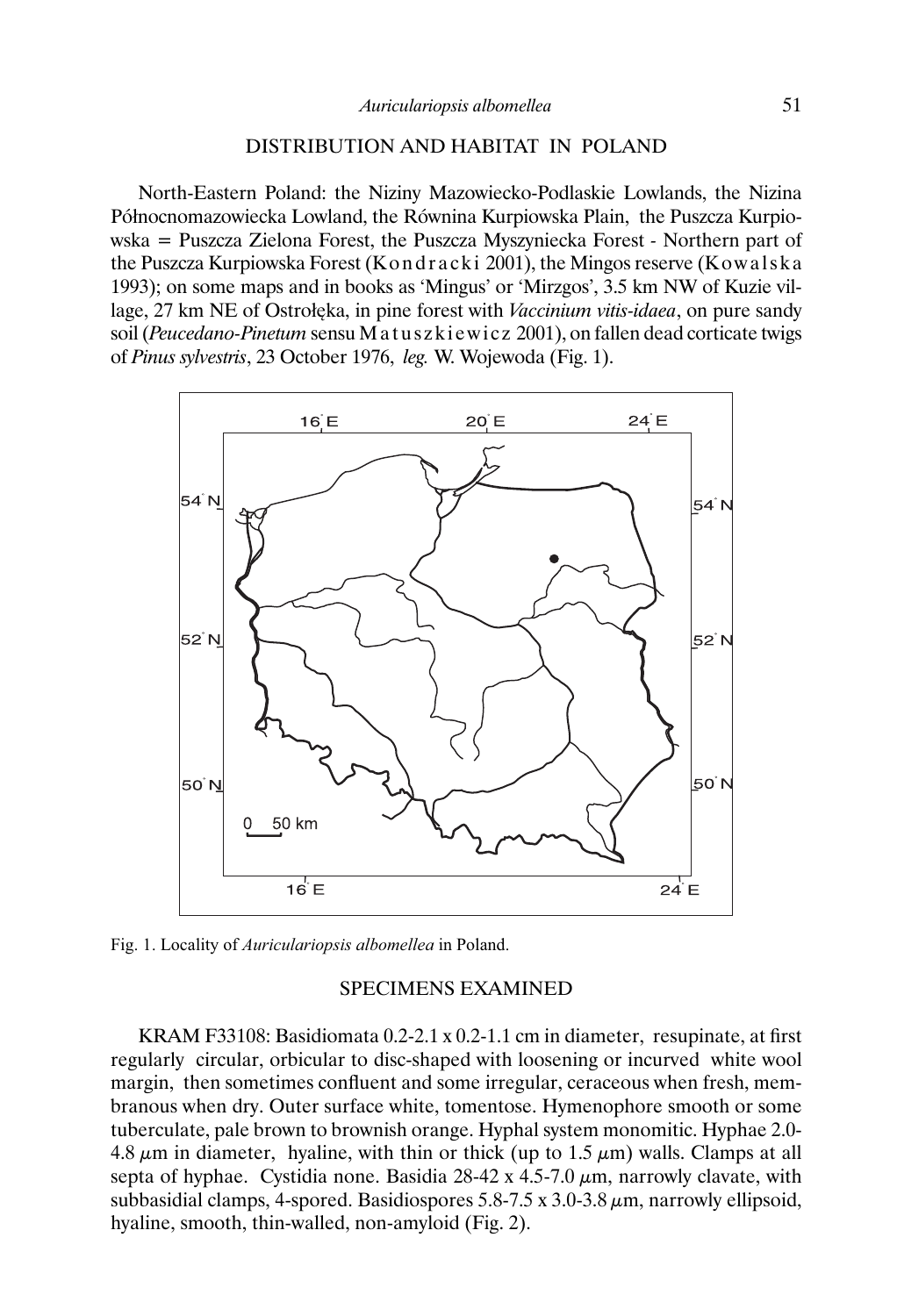

Fig. 2. Microscopic elements of *Auriculariopsis albomellea*: a – subicular hyphae, b – basidia, c – basidiospores.

## THREAT

*Auriculariopsis albomellea* is a rare species (Boidin, Gilles 1990). In Sweden is listed as a fungus extinct ('0' category) on the 'Red Lists of Macrofungi in the Baltic and Nordic region' (Anonymous 1995), and regionally extinct ('RE' category) on 'The 2005 Red List of Swedish Species' (Gä rd e nf or s 2005). In Poland this species is known from one locality in a forest reserve only, and probably it is also threatened.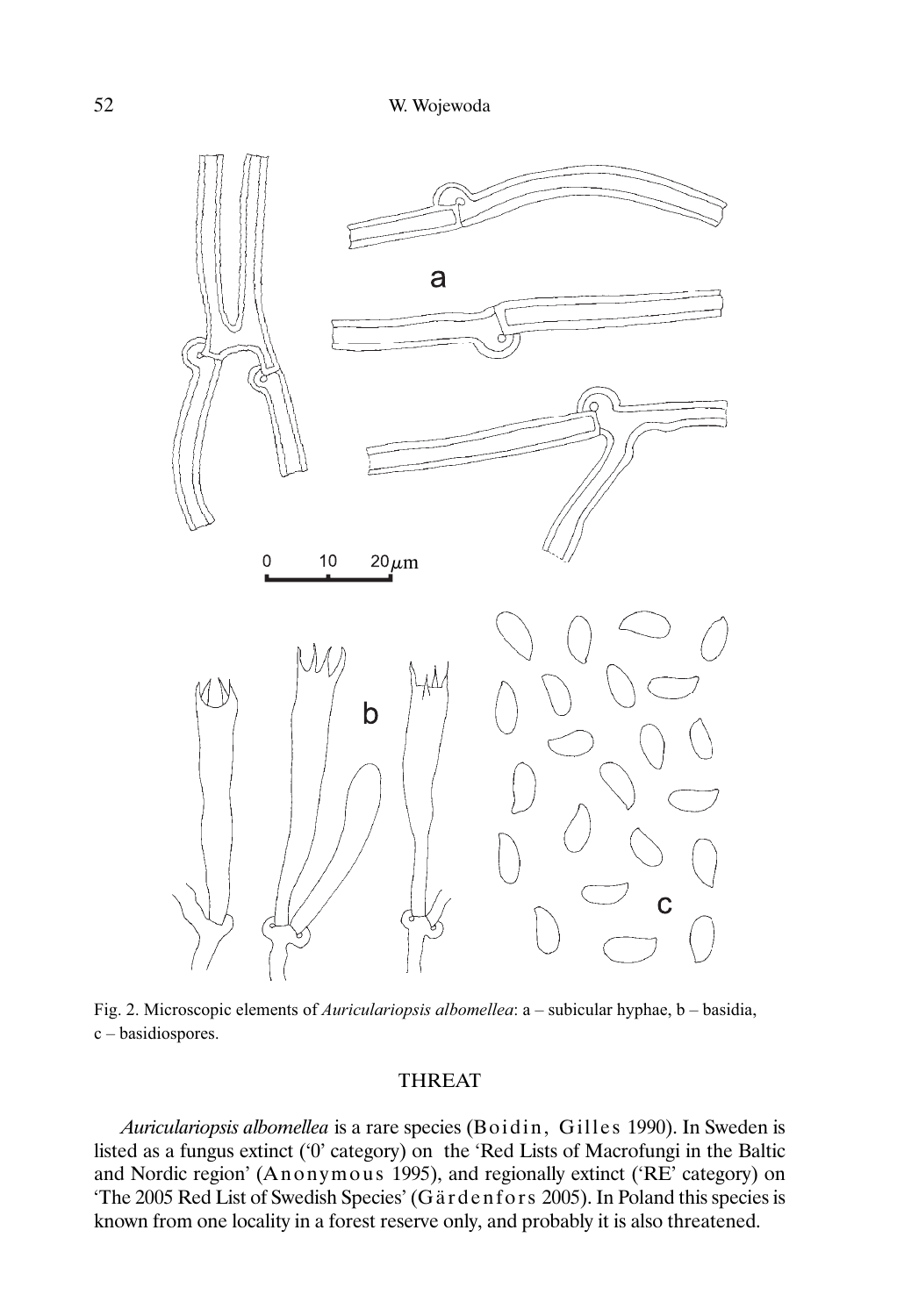#### **REFERENCES**

- Akulov A. Yu., Usichenko A. S., Leontyev D.V., Yurchenko E.O., Prydiuk M. P. 2003. Annotated checklist of aphyllophoroid fungi of Ukraine. *Mycena* 2 (2): 1–75.
- An onymous. 1995. Red Lists of Macrofungi in the Baltic and Nordic region. Expert Seminar on threatened species in the Baltic region – Cryptogams, Invertebrates, Fish – Latvia, Decemeber 4-8 1995, Riga. Working paper/draft, Nov. 27, 1995: 1–58.
- Boidin J., Gilles G. 1990. Corticiés s.l. intéressants ou nouveaux pour la France (*Basidiomycotina*). Bull. Soc. Myc. Fr. 106(4): 135–167.
- D o m a ń s k i S . 1988. Corticiaceae *Acanthobasidium-Irpicodon*. (In:) S . D o m a ń s k i (ed.). Mała flora grzybów. 1 (5). *Basidiomycetes* (Podstawczaki) *Aphyllophorales* (Bezblaszkowce). Państwowe Wydawnictwo Naukowe, Warszawa-Kraków, pp. 427.
- Donk M. A. 1964. A conspectus of the families of *Aphyllophorales*. Persoonia 3 (2): 199–324.
- Eriksson J., Ryvarden L. 1975. The *Corticiaceae* of North Europe. 3. Fungiflora. Oslo, pp. 285– 546.
- Gärdenfors U. (ed.). 2005. Rödlistade arter i Sverige 2005. The 2005 Red List of Swedish Species. ArtDatabanken. Swedish Species Information Centre in cooperation with Swedish Environmetal Protection Agency, Uppsala, pp. 496.
- Ginns J., Lefebvre M. N. L. 1993. Lignicolous Corticioid Fungi (*Basidiomycota*) of North America. Systematics, Distribution, and Ecology. Mycologia Memoir 19: 1–247.
- Hallenberg N. 1981. Synopsis of wood-inhabitating *Aphyllophorales* (*Basidiomycetes*) and *Heterobasidiomycetes* from N. Iran. Mycotaxon 12 (2): 473–502.
- Hawksworth D. L., Kirk P. M., Sutton B. C., Pegler D. N. 1995. Ainsworth and Bisby's Dictionary of the Fungi. 8 ed. IMI, Univ. Press, Cambridge, pp. 404.
- Jülich W. 1981. Higher Taxa of *Basidiomycetes*. Bibl. Mycol. 85: 1-485.
- J ü l i c h W. 1984. Die Nichtblätterpilze, Gallerpilze und Bauchpilze. *Aphyllophorales, Heterobasidiomycetes*, *Gastromycetes*. (In:) H . G a m s (ed.). Kleine Kryptogamenflora. II b/1. Basidiomyceten. 1. G. Fischer Verl., Stuttgart-New York, pp. 626.
- Kirk M. P., David P. F., Stalpers J. C. 2001. Ainsworth & Bisby's Dictionary of the Fungi. 9th ed. CAB International, Wallinford, pp. 655.
- Knudsen H. 1995. Taxonomy of the basidomycetes in Nordic Macromycetes. Symb. Bot. Ups. 30 (3): 169–208.
- K o n d r a c k i J. 2001. Geografia regionalna Polski. Wyd. 2. Wydawnictwo Naukowe PWN, Warszawa, pp. 441.
- K o t l a b a F. 1988. Správné jméno pro *Cytidiella melzeri* Pouz. Česká Mykol**.** 42(4): 239.
- K o w a l s k a E. (ed.). 1993. Polska mapa ochrony przyrody. Polskie Przedsiębiorstwo Wydawnictw Kartograficznych im. E. Romera. Warszawa-Wrocław.
- M a t u s z k i e w i c z W. 2001. Przewodnik do oznaczania zbiorowisk roślinnych Polski. Wydawnictwo Naukowe PWN, Warszawa, pp. 536.
- Michael E., Hennig B., Kreisel H. 1988. Handbuch für Pilzfreunde. 6. Die Gattungen der Großpilze Europas. Bestimmungsschlüssel und Gesamtregister der Bände I bis V. Ed. 2. VEB G. Fischer Verlag, Jena, pp. 310.
- Nakasone K.K. 1990. Cultural studies and identification of wood-inhabiting *Corticiaceae* and selected *Hymenomycetes* from North America. Mycologia Mem. 15: 1–412,
- Nakasone K.K. 1996. Morphological and molecular studies on *Auriculariopsis albomellea* and *Phlebia albida* and a reassessment of *A. ampla*. Mycologia 88(5): 762–775.
- Parmasto E. 1968. Conspectus Systematis *Corticiacearum*. Inst. Zool. Bot. Acad. Sci. SSR Estoniae. Tartu, pp. 361.
- Parmasto E. 1986. On the origin of the *Hymenomycetes* (What are corticioid fungi?). Windahlia 16: 3–19.
- P i l á t A . 1969. Houby Československa ve svém životním prostředí. Academia Nakladelství Československé Akademie Věd, Praha, pp. 133.
- Pouzar Z. 1954. *Cytidiella Melzeri* g. n. et sp. n., nový typ resupinátních hub číšovcovitých. Česká Mykol. 8 (3): 125–129.